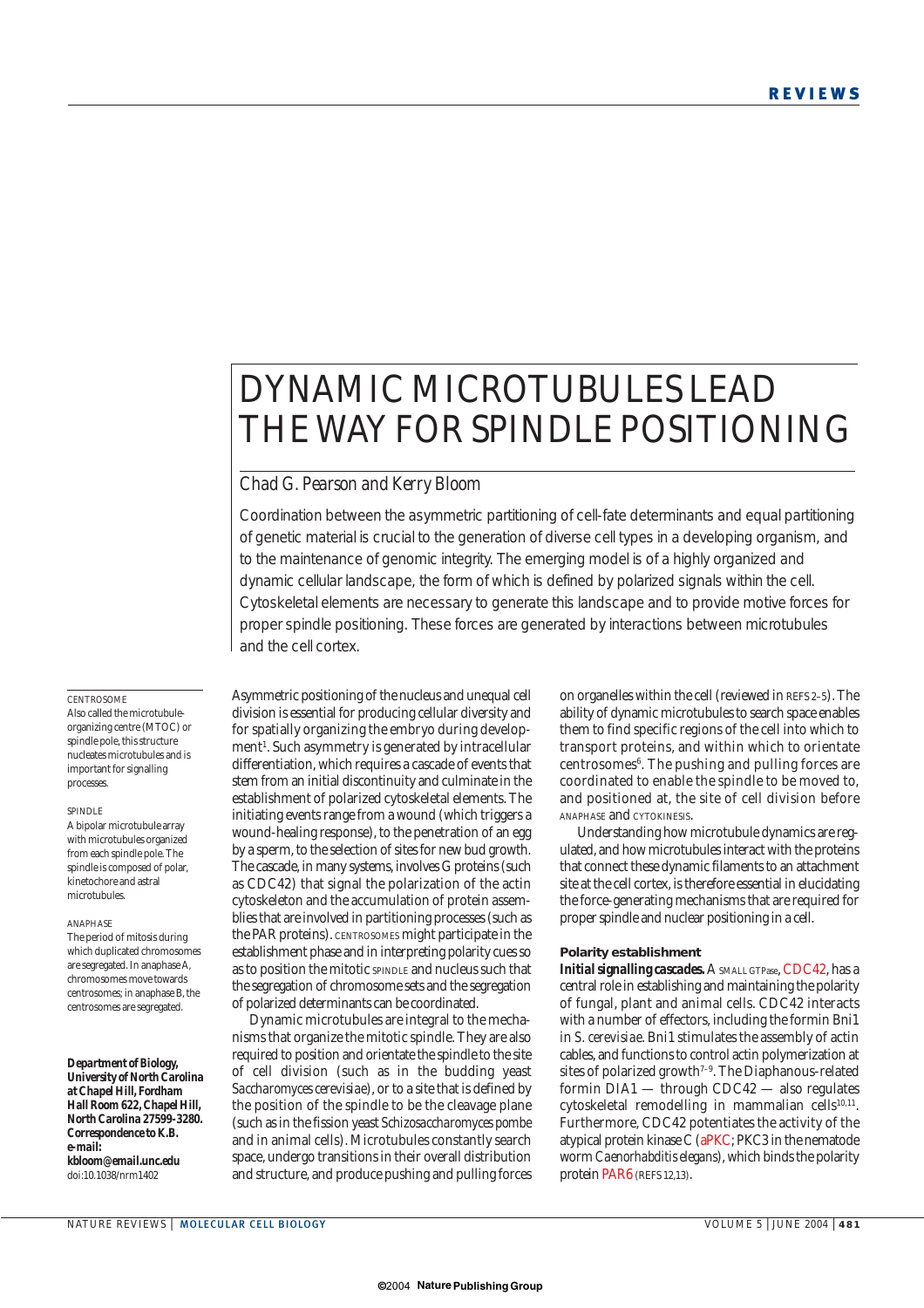

**The proteins involved in polarization in** *Caenorhabditis elegans***,***Drosophila melanogaster* **and mammalian systems are homologous, and each shows a unique distribution pattern (reviewed in** REF. 14**). In one-celled** *C. elegans* **embryos (a), PAR3, PAR6 and protein kinase C-3 (PKC3) are polarized to the anterior of the cell. The spindle generates a pulling force towards the posterior to create an unequal segregation of polarity proteins upon cytokinesis. In migrating mammalian cells (b), CDC42, PAR6 and atypical PKC (aPKC; the mammalian PKC3 homologue) are polarized at the leading edge, towards which nuclei migrate**<sup>120</sup>**. Mammalian hippocampal neuronal cells (c) have PAR3, PAR6 and aPKC at the cell body and tip of the axon to polarize neurons**<sup>121</sup>**. Mammalian epithelial cells (d) polarize PAR3, PAR6 and aPKC to** TIGHT JUNCTIONS **(indicated by brown rectangle). Blue rectangle represents adherens junctions. In** *D.melanogaster* **epithelial cells (e), Bazooka (the homologue of PAR3), Par6 and atypical protein kinase C are asymmetrically localized to the apical cortex.**

# **CYTOKINESIS**

The separation of a cell into two, marked by ingression of the cleavage 'furrow' between two segregated masses of genomic DNA.

# SMALL GTPases

Diverse cellular regulatory proteins that are controlled by the nature of bound nucleotide (active when bound to GTP; inactive when bound to GDP).

### TIGHT JUNCTION A seal between adjacent epithelial cells, just beneath their apical surface. PAR proteins migrate to tight junctions in mammalian cells.

MICROTUBULE-ORGANIZING **CENTRE** (MTOC). Also called the centrosome or spindle-pole body, this structure nucleates and organizes microtubules.

As a result of CDC42 signalling and actin assembly, several polarity proteins become concentrated at localized sites (reviewed in REF. 14). For instance, in early *C. elegans* embryos, specific PAR proteins (PAR6 is one of six PAR proteins, all of which function in polarity establishment) become asymmetrically localized — PAR3, PAR6 and PKC3 to the anterior, and PAR2 to the posterior. They therefore define the anterior–posterior (A–P) axis (BOX 1). The protein-localization and polarity processes are quite different among different organisms and cell types (BOX 1); however, PAR proteins are conserved in *C. elegans*, the fruitfly *Drosophila melanogaster* and mammals<sup>14</sup>. Although defects in PAR function lead to defects in spindle orientation (reviewed in REF. 15), it is unclear how these cues are normally translated into proper spindle positioning.

*Centrosome and microtubule signalling.* The centrosomes or associated microtubules themselves provide essential cues for specification of the A–P body axis in early *C. elegans* development<sup>16,17</sup>. For example, the position within the egg of the sperm pronucleus (the

nucleus donated by the sperm), together with its associated microtubules and MICROTUBULE-ORGANIZING CENTRE (MTOC), defines the polarity axis. This axis is not fixed, but responds to the position of both external and internal cues. For instance, if the sperm entry position is altered, the A–P axis can be repositioned, and embryonic development proceeds as normal<sup>18</sup>. Alternatively, the position of the spindle axis provides an internal cue for the polarity axis. When SPN-4 (an RNA-binding protein) is mutated, P1 cells at the two-cell stage of embryogenesis do not rotate their spindle to align along the A–P axis as normal. Instead, these cells organize their asymmetrically positioned proteins to polarize cellular determinants along the unrotated spindle axis<sup>19</sup>.

Likewise, the MTOC in budding yeast — more commonly known as the SPINDLE-POLE BODY, and the equivalent of the centrosome/spindle pole in other species — specifies the site of bud emergence in the first zygotic division following cell fusion<sup>20</sup>. In the early 1970s, Byers physically disrupted the position of the spindle-pole bodyby centrifugation, and showed that the first zygotic bud arose from the position of the displaced spindlepole body21,22. These studies indicate that, at least in some developmental processes, the centrosome can dictate the position of polarity determinants.

In *C. elegans*, the close proximity of the pronucleus, centrosome and associated microtubules to the cortex possibly alters the localization of PAR3, which enables PAR2 to bind and subsequently facilitate establishment of the A-P axis<sup>17,23</sup>. Evidence that the centrosome or sperm ASTER, instead of the associated CHROMATIN and nuclear factors, might specifically contribute to the asymmetry of PAR3 localization stems from the fact that anucleate mutants exhibit normal A–P polarity24. Cuenca *et al*. have described the timing of pronuclear formation relative to the localization of green fluorescent protein (GFP)-tagged PAR6 and PAR2 in live *C. elegans* embryos<sup>25</sup>. Their evidence also indicates that the pronucleus or centrosome might restrict the PAR3–PAR6–PKC3 complex to the anterior, allowing PAR2 to accumulate in the posterior region — this region now being devoid of the ternary complex25. Further studies are now required to show directly how centrosome positioning is the crucial determinant in the asymmetric localization of PAR3–PAR6–PKC3. Nonetheless, these observations<sup>25</sup>, together with the mutant analysis $24$ , indicate that sperm asters or the associated pronucleus might have a formative role in polarity establishment, by allowing PAR2 to accumulate at the posterior embryonic axis.

*Protein delivery on microtubules.* Microtubules that are nucleated from spindle poles deliver proteins that are required for polarity establishment. *S. pombe* grows from both ends (antipodal growth) to form an oblongate cell. Although the actin cytoskeleton functions to deposit cell-growth material, microtubules and their associated proteins are necessary to establish the polarized protein distribution that is required for cell growth. A key cell-end marker, Tea1 (tip-elongation aberrant-1), is carried on growing microtubule PLUS-ENDS from the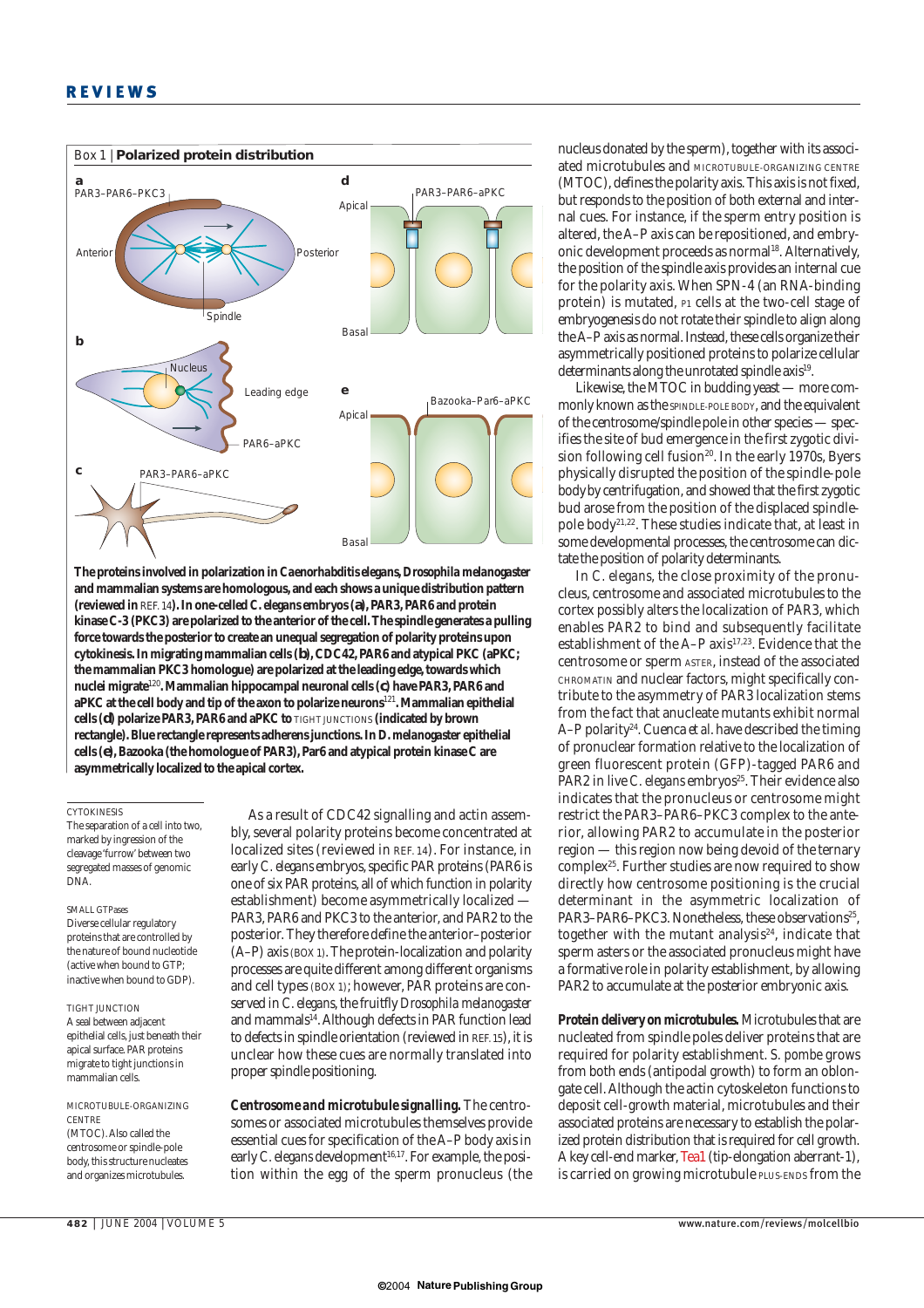# $p_1$

The first cell division in *C. elegans* produces a large anterior blastemere, AB, a blastomere and a smaller posterior blastomere, P1.

## SPINDLE-POLE BODY

The budding-yeast equivalent of the centrosome/spindle pole or MTOC. This structure, which is embedded in the nuclear envelope, nucleates both cytoplasmic and nuclear microtubules.

### ASTER

An organized microtubule array, with the microtubule minusends focused at a point or centrosome, and the plus-ends emanating outwards.

### **CHROMATIN** Chromosomal DNA and associated proteins.

PLUS-END

The predominantly dynamic end of a microtubule, with β-tubulin exposed.

### METAZOAN

Refers to the kingdom Animalia (animals) that comprises roughly 35 phyla of multicellular organisms.

### CENTRIOLE

A short, barrel-like array of microtubules that organizes the centrosome and contributes to cytokinesis and cell-cycle progression.

### TUBULIN

The basic subunit of microtubules. Tubulin comes in two forms,α- and β-tubulin, which form heterodimers that make up microtubules.

GTPase-ACTIVATING PROTEIN (GAP). A protein that inactivates small GTP-binding proteins, such as RAS-family members, by increasing their rate of GTP hydrolysis.

ADENOMATOUS POLYPOSIS COLI (APC).A protein that is mutated in many colorectal cancers. APC binds to microtubules and the microtubule regulator EB1.

### **CYCLINS**

A family of binding partners for the main cell-cycle regulators, cyclin-dependent kinases. Cyclins are completely degraded and newly synthesized for progression through each cell cycle.

nucleus at the cell centre by a kinesin motor protein,Tea2 (Kip2 (kinesin-related protein 2) in *S. cerevisiae*), and is deposited at the tips of cells<sup>26-29</sup>. Tip1 (tip-elongation protein-1; CLIP170 in mammals and Bik1 (bilateral defects in karyogamy-1) in *S. cerevisiae*) and Mal3 (EB1 in mammals and Bim1 (binding to microtubules-1) in *S. cerevisiae*) are also found at growing microtubule plus-ends, and might promote microtubule plus-end polymerization to target microtubule growth to cell ends<sup>28,30-33</sup>. The anchoring of Tea1 at the cellular tips is dependent on a putative membrane-associated protein, Mod5 (REF. 34), and probably recruits the formin Bud6 to stimulate growth of the actin cytoskeleton and membrane deposition at sites of polarized growth<sup>35</sup>. So, as they deliver proteins to, or exclude them from, polarized sites within the cell, microtubules are integral to the mechanisms that are required for establishing polarized growth.

# **Establishment of spindle-pole fate**

An asymmetry in the protein constituents and function of spindle poles might be necessary to achieve proper positioning and segregation of the spindle apparatus, such that each daughter cell receives one and only one — spindle pole with its attached genome. Different strategies are used to ensure the segregation of spindle poles into each daughter cell. One strategy is to build the cell-division machinery between the spindle poles. In *S. pombe* and METAZOAN cells, spindle formation precedes and directs the assembly of proteins that are necessary for cell division. In *S. cerevisiae*, by contrast, the division site is defined before spindle formation.

Given the formative roles that centrosomes/spindle poles have in polarity establishment, these organelles probably contain more than instructions for microtubule growth. Although there are limited experimental data to support this view, important strides have been taken towards understanding spatial differentiation and protein dynamics within the centrosome itself.

*Centrosome/spindle-pole differentiation.* In mammalian systems, assembly of the microtubule core of the centrosome (the CENTRIOLE) seems to be conservative; the mother centriole maintains its existing TUBULIN whereas the daughter centriole incorporates newly synthesized tubulin<sup>36</sup>. Furthermore, there are additional mechanisms for differentiating centrosomes. The 'old', mother centriole migrates to the site of the cytokinetic furrow, which indicates that there might be a specified pattern of centrosome inheritance<sup>37</sup>. In addition, specific proteins such as PARP3 (poly(ADP-ribose) polymerase) are preferentially incorporated into the daughter centriole of mammalian cells<sup>38</sup>. The specific recruitment of proteins to one spindle pole and not the other has also been shown in *C. elegans*: the SAS-4 protein, which is required for spindle assembly, is specifically recruited to the daughter spindle pole<sup>39,40</sup>

As in mammals and *C. elegans*, certain components remain associated with the old spindle-pole body that enters the bud/daughter cell in *S. cerevisiae*<sup>41</sup>. However, the study of core spindle-pole-body proteins shows the structure to be more dynamic than was originally anticipated42: the spindle-pole-body protein Spc110 exchanges with the cytoplasmic pool and accumulates during late S phase and M phase<sup>42</sup>. Dynamic exchange and addition of spindle-pole components might be crucial for defining how microtubules are nucleated. *S. cerevisiae* might predispose the old spindle-pole body to the bud by maintaining pre-existing cytoplasmic microtubules at this spindle-pole body $41,43-45$ . This allows dynamic microtubules that are destined for the bud/daughter cell to be captured by the bud-specific polarization machinery.

The mechanism for defining asymmetric protein distribution at spindle poles seems to be distinct from the regulatory mechanisms that ensure the cell cycle does not continue unless proper spindle positioning has taken place. The *S. cerevisiae* GTPase-ACTIVATING PROTEIN (GAP) Bfa1–Bub2 complex regulates exit from mitosis. Pereira *et al*. have proposed that the asymmetric localization of Bfa1 to the old spindle-pole body, which is now in the bud/daughter cell**,** is dependent on the interactions of cytoplasmic microtubules with the bud, rather than on the pre-determined fate of the spindlepole body (see below)<sup>41</sup>. Although mother-cell (new) and daughter-cell (old) spindle-pole bodies are differentiated, their positions are key determinants in 'interpreting' polarity cues and ensuring that the mitotic spindle is properly positioned before cell division.

*Asymmetric function of differentiated spindle poles.* The mechanistic basis for spindle-pole-body differentiation in *S. cerevisiae* depends on the phosphorylation and asymmetric transport of proteins to microtubule plus-ends.A key protein that distinguishes the bud/daughter cell spindle-pole body from that of the mother cell is the polarity determinant for orientating spindle microtubules, Kar9 (karyogamy 9). Although Kar9 does not directly bind microtubules, it shares limited homology with the carboxy-terminal region of ADENOMATOUS POLYPOSIS COLI protein  $(APC)^{46}$  — a microtubule-binding and -regulating protein that is modulated by the PAR6–GSK3–aPKC polarity complex (where GSK3 stands for glycogensynthase kinase-3) in mammalian systems $47,48$ .

Kar9 phosphorylation by Clb4–Cdc28 — a CYCLIN–cyclin-dependent kinase (CDK) complex — is required for its spatial distribution to only one spindlepole body49. Clb4 binds the spindle-pole body that is destined for the mother cell, thereby restricting unphosphorylated (active) Kar9 to the old, daughter-cellbound spindle-pole body, because the Kar9 at the mother-cell spindle-pole body is 'inactivated' by phosphorylation (FIG. 1). The spindle-pole body is therefore a regulatory centre for spindle positioning: Kar9 delivery to specific microtubule plus-ends from one spindlepole body guides these structures to their destination for proper spindle positioning. These data reflect a spatial feature that is inherent in differential regulatory cascades. Differentiated spindle-pole bodies might then generate signals and forces that interact with spatial cues within the cell for proper spindle positioning (described below).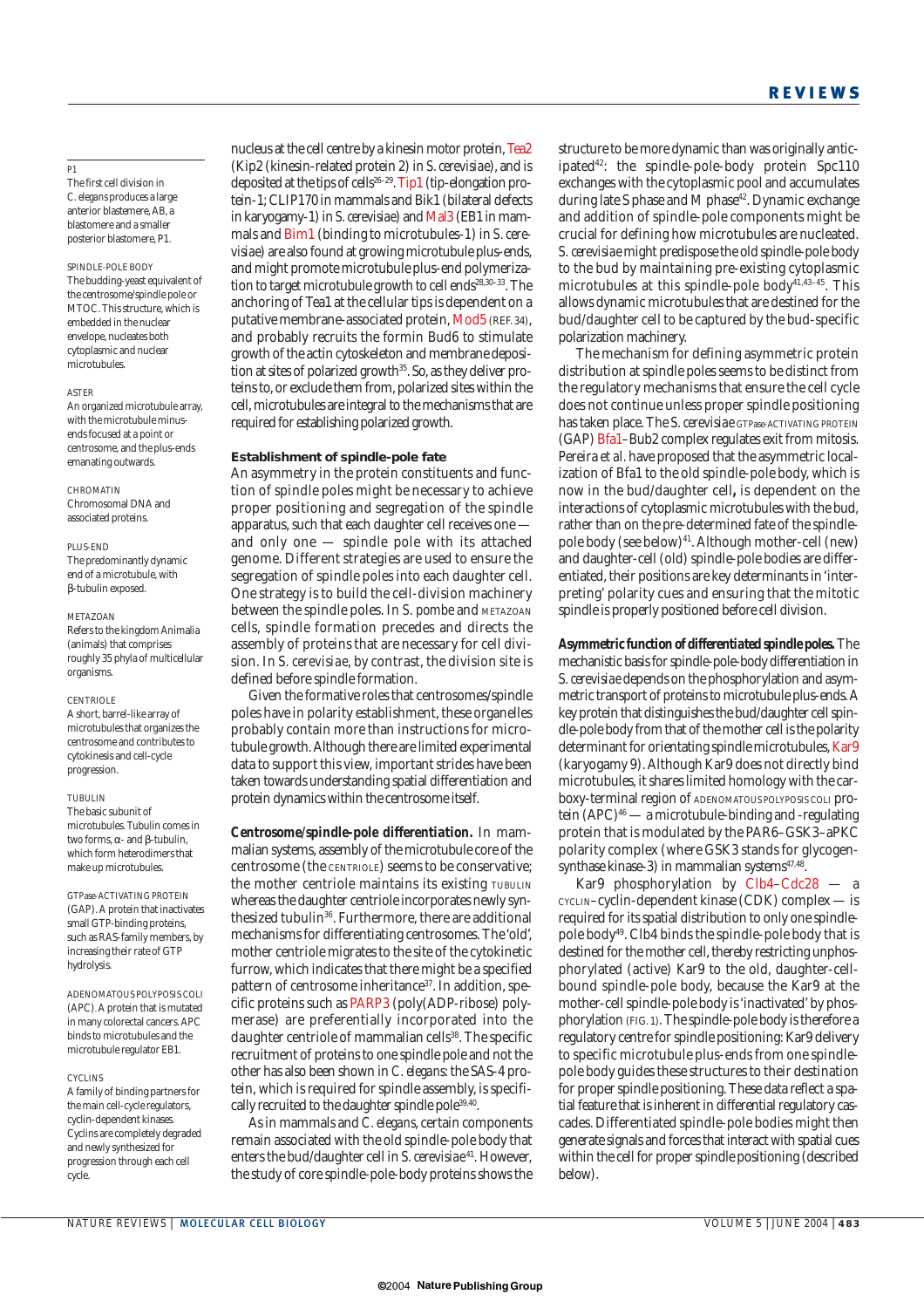



### **Microtubule plus-ends for spindle positioning**

In addition to their function in relaying information to and from the centrosome, microtubule plus-ends provide a tether between the centrosome and the cell cortex for both pushing and pulling forces. The repertoire of plus-end-targeted proteins includes microtubule-associated proteins (MAPs) and plus- and MINUS-END-directed microtubule-based motors (for reviews see REFS 3,5,50). Their functions are: to prepare the microtubule plusend to grow, shorten or pause; to couple end-dynamics with force generation (see below and BOX 2); and to transport proteins (such as Kar9) for networking with the actin cytoskeleton or other polarity determinants. Spindle positioning is dependent not only on the function of microtubule-binding proteins, but also on the accurate placement of these proteins on specific microtubules.

*MAPs at microtubule plus-ends.* MAPs have classically been identified by their ability to bind to and regulate microtubule dynamics. There are several classes of MAP that associate with, and regulate, growing, shortening or both growing and shortening microtubule plus-ends. The molecular basis for how each of these proteins recognizes, is targeted to and regulates microtubule dynamics will provide an exciting avenue to a deeper understanding of how microtubule dynamics and binding proteins can generate forces.

*Regulation of protein localization to plus-ends.* In addition to specific association with growing and/or shortening microtubules, MAP targeting also occurs by different modes of delivery and maintenance, which generates a temporally and spatially regulated landscape of MAP localization. The plus-end-directed microtubule-based motors transport cargoes such as signalling components and other motor proteins to plus-ends. For instance, kinesin I transports the minus-end-directed motor cytoplasmic dynein to microtubule plus-ends at the posterior of *D. melanogaster* oocytes<sup>51,52</sup>. By contrast, dynein in *S. cerevisiae*is recruited directly to plus-ends from the cortex53. Once at plus-ends, dynein provides a vector for spindle orientation via cortical anchors to generate pulling forces for spindle movements (see below; FIGS 2e,3c). Likewise, the localization of the dynein-associated dynactin complex is regulated by protein kinase A (PKA) in mammalian tissue cells. PKA modulates the microtubule-binding capacity of p150<sup>GLUED</sup> (a dynactin component) by phosphorylation, and might alter its plus-end-binding specificity<sup>54</sup>.

The restriction of MAPs to a subset of microtubule plus-ends requires both microtubule motor proteins and local regulatory control. In *S. cerevisiae*, the plusend-directed kinesin Kip2 is necessary for the transport of Kar9 (REF. 55) to microtubule plus-ends, to which Kar9 binds through its interaction with Bim1 (REFS 56,57). In yeast with mutations in both the Cdk Cdc28 and its cyclin partner Clb5, Kar9 spreads along the entire length of cytoplasmic microtubules<sup>55</sup>, which results in premature migration of the entire spindle into the bud/daughter cell<sup>45,55</sup>. Clb5–Cdc28, therefore, through Kar9, regulates the selective attachment of microtubule plus-ends to the bud/daughter-cell cortex. So, whereas Clb4–Cdc28 confers tight spatial control of Kar9 to the bud/daughter-cell-bound spindle-pole body49 (see above), Clb5–Cdc28 promotes Kar9 transport to cytoplasmic microtubule plus-ends that are destined for the bud/daughter cell<sup>55</sup> (FIGS 1,3). This spatial and cell-cycle-mediated control of Kar9 localization highlights the role of its transport mechanism in limiting the number and position of directed microtubules, and possibly in limiting the force that is necessary for proper spindle placement.

The minus-end-directed motor protein Kar3, like Kar9, is spatially restricted to a subset of the plus-ends of microtubules in mating *S. cerevisiae* cells.Approximately three microtubules form a bundle that is directed towards the 'mating projection'21, where they function to bring together the nuclei of mating cells<sup>58</sup>. Kar3 is preferentially localized to the plus-ends of shortening microtubules within this bundle, and is excluded from the ends of other microtubules in these cells<sup>58,59</sup>. The regulatory factors that allow Kar3 to discriminate between specific plus-ends by virtue of their subcellular localization remain to be elucidated.

MINUS-END

The predominantly stable end of a microtubule, which has exposed α-tubulin.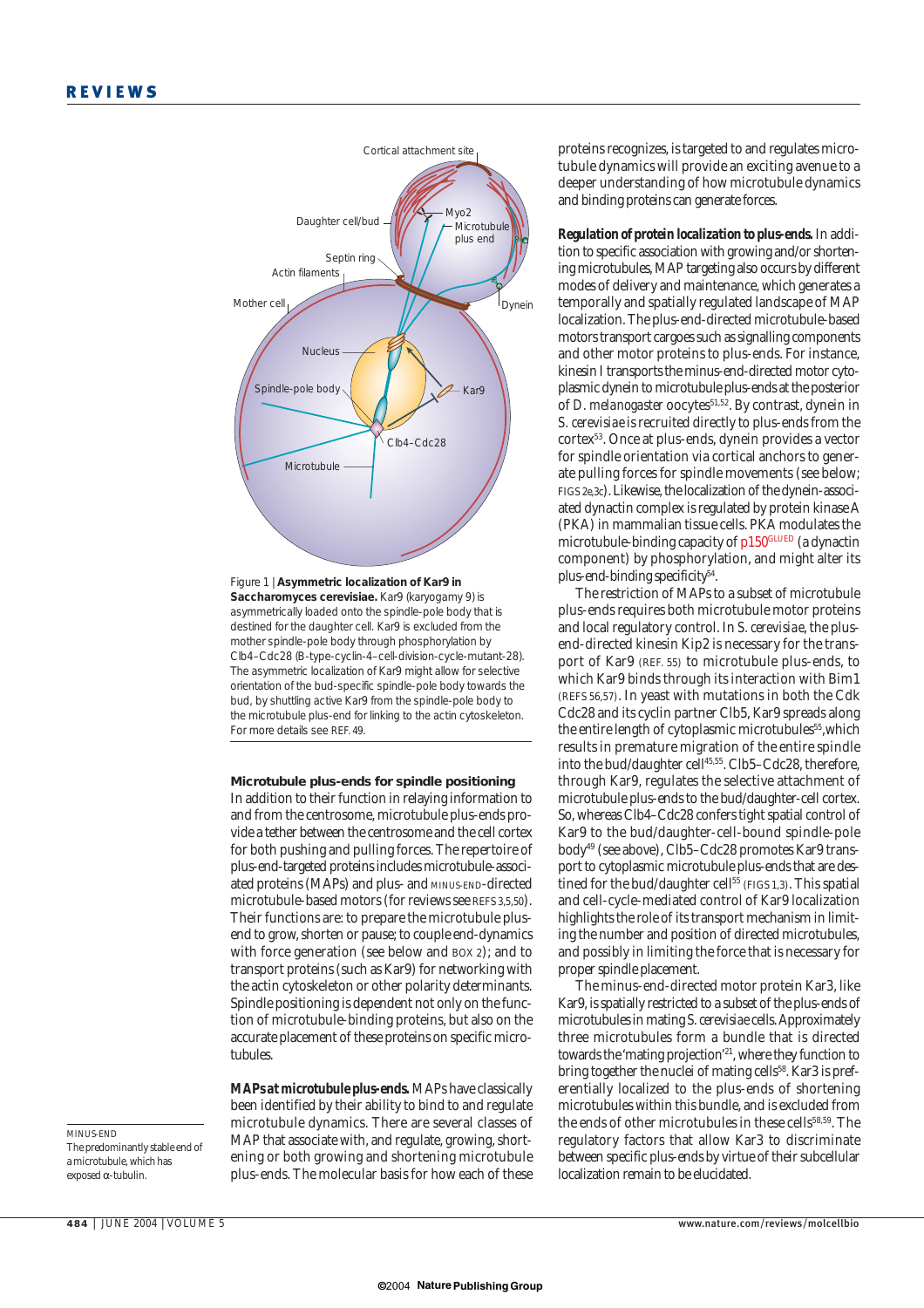Box 2 | **Structure and regulation of microtubule plus-ends**

**Microtubules are polymers that exhibit stochastic growth and shortening. These dynamic events are referred to as dynamic instability**<sup>122</sup>**, which is characterized by the rate and frequency at which microtubule plus-ends undergo growth and shrinkage. Dynamic instability is intrinsically regulated by a stabilizing GTP 'cap', which is found at the GTP/GDP-exchange site of** β**-tubulin that is exposed on the plus-end of a microtubule (E-site)**<sup>122</sup>**. The GTP-bound nucleotide is hydrolysed on incorporation of** β**-tubulin into the microtubule lattice. After hydrolysis of GTP at the plusend, microtubules become less stable, resulting in the release of energy that is stored within the microtubule lattice and polymer shortening**<sup>123</sup> **(reviewed in** REFS 4,5**).**

**Growing, shortening and paused microtubule plus-ends are also characterized by structural changes. Growing ends have a sheet of tubulin-dimer protofilaments that roll into the microtubule structure, whereas shortening ends show curling of individual protofilaments away from the microtubule axis**<sup>124</sup> **(reviewed in** REF. 4**). A transition state exists between these two events, which is defined as the paused or attenuated state. In this state, microtubules are not dynamic, and they have a 'blunt' end**<sup>125</sup> **(reviewed in** REF. 4**). Dynamic microtubules can search space, undergo transitions in their overall distribution and structure, and produce pushing and pulling forces on organelles within the cell — all these processes are essential for cell growth and division (reviewed in** REF. 2**).**

| Microtubule<br>characteristics                                                 | Microtubule<br>shortening                                             | <b>Transition</b><br>(paused) | Microtubule<br>growth                                                                                     | Treadmilling/flux |
|--------------------------------------------------------------------------------|-----------------------------------------------------------------------|-------------------------------|-----------------------------------------------------------------------------------------------------------|-------------------|
| Plus-end structure                                                             | Curling protofilaments                                                | Blunt                         | Rolling sheet                                                                                             | Not known         |
| Force                                                                          | Pulling                                                               | Static.                       | Pushing                                                                                                   | Pushing/pulling   |
| Intrinsic regulation                                                           | Hydrolysis of GTP cap<br>Force                                        | Not known                     | Tubulin-dimer concentration                                                                               | Not known         |
| Regulation by<br>microtubule-<br>associated<br>proteins<br>(MAP <sub>S</sub> ) | XMAP215/Dis1/Stu2<br>Kinl<br>OP18/Stathmin<br>Katanin<br>Kar3<br>Kip3 | Not known                     | Mal3/Bim1/EB1<br>XMAP215/Dis1/Stu2<br>Neuronal MAPs (Tau,<br>MAP1 and MAP2)<br>Non-neuronal MAP<br>(MAP4) | Not known         |

*Regulating plus-end dynamics.* In addition to their role in delivering proteins and maintaining an attachment to dynamic microtubules, a main function of microtubule-plus-end-targeting complexes is to regulate plus-end dynamics. Microtubule-binding proteins function by altering the parameters of microtubule growth and shrinkage events (BOX 1; reviewed in REFS 3,5). Two classes of plus-end-binding protein include those that promote growth and those that promote shortening.

The mammalian EB1 and CLIP170 proteins bind and stabilize microtubule plus-ends<sup>5</sup> and are involved in linking and/or transporting microtubule plus-ends to an attachment site. The budding-yeast EB1 protein, Bim1, probably mediates the attachment of microtubule plus-ends to the bud tip through Kar9 and the actin cytoskeleton<sup>56,57,60,61</sup> (FIG. 3). In addition, the association of Bim1 with growing microtubule plus-ends might facilitate efficient protein delivery. Mammalian EB1 is preferentially associated with growing plus-ends, as dramatically visualized at dynamic KINETOCHORES as they move away from the centrosome/spindle pole (growing plus-ends); it is lost from kinetochores that are moving towards the centrosome/spindle pole (shortening plus-ends)<sup>62</sup>. Therefore, EB1/Bim1 probably does not contribute to force-generation mechanisms that involve shortening microtubules. Alterations in EB1/Bim1 function might disrupt or attenuate microtubule-pulling forces, thereby leading to defects in proper spindle orientation.

By contrast, the preferential association of Kar3 with shortening microtubule plus-ends in *S. cerevisiae* KARYOGAMY led to the hypothesis that Kar3 might promote persistent microtubule depolymerization, thereby preventing microtubules from switching back to growth59,63. This hypothesis is supported by the *in vitro* demonstration that latex microspheres or beads that are coated with kinesin protein from HeLa cells persistently bind shortening microtubule plus-ends, and that microtubule depolymerization is enhanced under conditions that activate this kinesin motor<sup>64</sup>. It remains to be determined how these proteins are delivered to plusends. One possibility is plus-end-directed kinesin-based transport (as for Kip2 and Kar9, or kinesin I and dynein, described above).

In addition to plus-end-binding factors that are associated with depolymerizing plus-ends,'CATASTROPHE factors' specifically regulate plus-end dynamics. The KinI family of kinesin-like proteins promotes ATPdependent curling of PROTOFILAMENTS at microtubule plus-ends, thereby destabilizing the microtubule to induce catastrophe65,66 (BOX 2; reviewed in REF. 5). The MAP OP18/Stathmin has been proposed to promote catastrophe events by sequestering tubulin dimers and limiting their addition to microtubules, or by inducing catastrophes (reviewed in REF. 67).

The XMAP215/Dis1/Stu2 family of MAPs can promote both growth and shortening of plus-ends, depending on the system and assay conditions<sup>68-72</sup>. This family is conserved from *S. cerevisiae* to humans<sup>68-70,72,73</sup>. *In vitro*, XMAP215 can promote microtubule dynamics<sup>68</sup> (BOX 2).

### **KINETOCHORE**

A protein complex that provides a link between centromeric DNA and microtubules.

# KARYOGAMY

The process in which two haploid nuclei come together and fuse to form a diploid nucleus during mating in *S. cerevisiae*.

**CATASTROPHE** The transition from microtubule growth to shortening.

PROTOFILAMENT Tubulin dimers aligned end-toend make up protofilaments. Several protofilaments (usually 13) are organized into a tubular structure to form microtubules.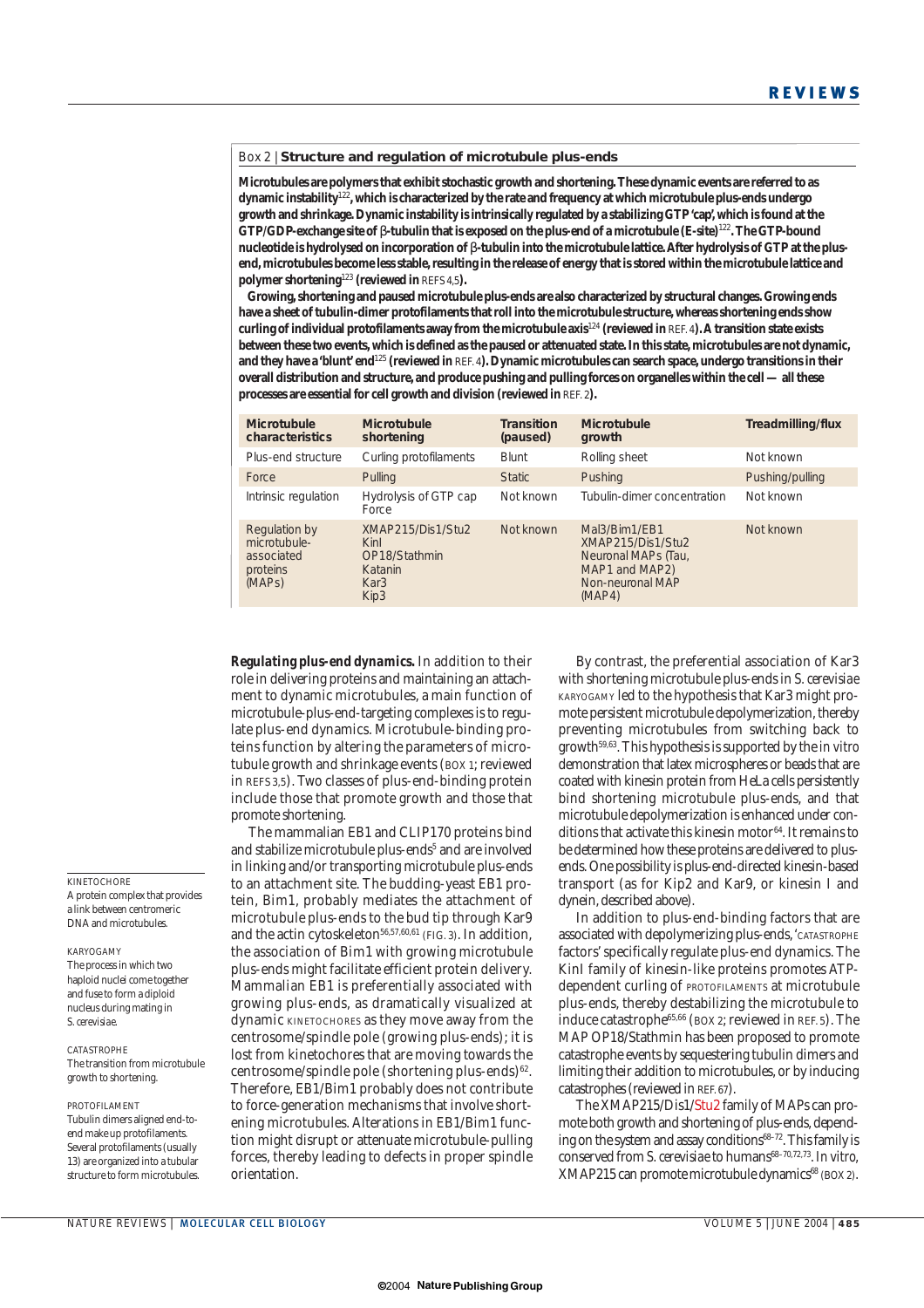

Figure 2 | **Stages involved in proper spindle positioning in** *Saccharomyces cerevisiae***.** For the spindle to be positioned at the pre-defined site of cell division, dynamic microtubules use cortical cues and forces at the bud neck. **a** | Dynamic microtubules that are nucleated from the bud-bound spindle-pole body undergo dynamic instability to search the cytoplasmic space, to find and capture the bud neck. **b** | Forces (arrows) from the opposing, mother-cell-bound spindle-pole body help to push the spindle towards the bud neck. **c** | Dynamic microtubules are captured and stabilized by attachment to the bud neck<sup>126,127</sup>. This might be a loading site for the bud-specific forces that are necessary for spindle positioning. **d** | Microtubule plus-ends are translocated to the bud tip through translocation along polarized actin (red). This interaction and movement is facilitated by Bim1 (binding to microtubules-1), Kar9 (karyogamy-9) and Myo2 (a class-V myosin). **e** | Cortically localized dynein-dependent sliding of microtubules along the bud cortex directs microtubule plus-ends to the bud tip to be attached. **f** | Dynamically growing and shortening microtubules can search space to gain proper plus-end attachment at the bud tip. **g** | Microtubule attachment to the bud-tip or the mating-projection tip can maintain attachment to a microtubule that is growing and shortening<sup>44,59,100</sup>. Bud attachment and proper spindle positioning is necessary for equal segregation of the genome to mother and daughter cells.

However, in cell extracts from the African clawed frog *Xenopus laevis*, in *C. elegans* and in *D. melanogaster*,this family is important for promoting assembly of microtubules3,69 (reviewed in REF. 74). In *S. cerevisiae*, Stu2 might promote microtubule catastrophe and dynamics by inhibiting dimer addition specifically at microtubule plusends72. Recently, the XMAP215 homologue in *C. elegans* - ZYG-9 — and the associated TAC-1 (transforming acidic coiled-coil-1) were shown to be important for regulating the length of spindle and ASTRAL MICROTUBULES<sup>75-77</sup>. Understanding how MAPs recognize microtubules and regulate their dynamics will be important for understanding the molecular mechanism of spindle positioning.

*Dynamics and spindle positioning.* Perturbations that affect microtubule dynamics reduce the fidelity of spindle positioning30,31,78–81. However, microtubule-plus-end binding proteins might perturb spindle positioning and orientation independently of their effects on microtubule dynamics. It is therefore important to ascertain whether alterations in the regulation of microtubule dynamics, or in microtubule-dependent functions (for example, the delivery of budding-yeast Kar9 or fissionyeast Tea1, Tea1 recruitment of the FORMINS For3 and Bud6, or microtubule translocation along actin cables), are the primary cause of any defects in spindle positioning and/or orientation.

For instance, although Bim1 binds growing microtubule plus-ends and facilitates microtubule transport along actin cables, loss of Bim1 also results in decreased cytoplasmic microtubule length and dynamics during G1 phase<sup>31</sup>. It is not clear whether the

resulting spindle-positioning defects reflect alterations in microtubule length or dynamics, or alterations in the ability of Bim1 to translocate microtubule plusends to the bud site. In another example, in which the primary defect is uncertain, studies in *D. melanogaster* showed that RNA INTERFERENCE (RNAi) against the EB1 protein inhibited proper spindle positioning towards the cell centre30. Similarly, *C. elegans* mutants (such as β*-tubulin* or *zyg-9* mutants) with shorter astral microtubules that probably do not contact the cortex cannot undergo centrosome rotation in a one-cell embryo $81,82$ . Inhibition of Stu2 in *S. cerevisiae* had a similar negative effect on spindle position, although cytoplasmic microtubule length remained the same<sup>78</sup>. Spindles in Stu2depleted cells were randomly placed within the mother cell rather than aligned properly at the bud neck<sup>78</sup>. Like Bim1, Stu2 directly interacts with Kar9 (REF. 60). Stu2 might therefore contribute to the 'Kar9 pathway', which makes interpretation of the effect of microtubule dynamics on spindle positioning difficult<sup>60</sup>.

To determine whether alterations in microtubule dynamics directly affect spindle positioning, Gupta *et al*. studied the consequences of specific mutations in β-tubulin that generated stable microtubules in *S. cerevisiae* 79. They found that spindles were properly positioned at the bud neck, but that spindle orientation relative to the mother-cell–bud axis was defective. Dynamic microtubules in *S. cerevisiae* might therefore increase the fidelity of spindle positioning by promoting spindle orientation along the mother-cell–bud axis, but might not be as important for bringing the nucleus to the bud neck. However, β-tubulin mutations that stabilize

# ASTRAL MICROTUBULE

A microtubule that is nucleated at the spindle pole and grows outwards towards the cell cortex; it is involved in spindle positioning.

#### FORMINS

A family of proteins that contain a formin homology-2 (FH2) domain. They are capable of promoting actin assembly.

RNA INTERFERENCE (RNAi). A method to block the translation of RNA and thereby 'knock-down' the levels of specific proteins.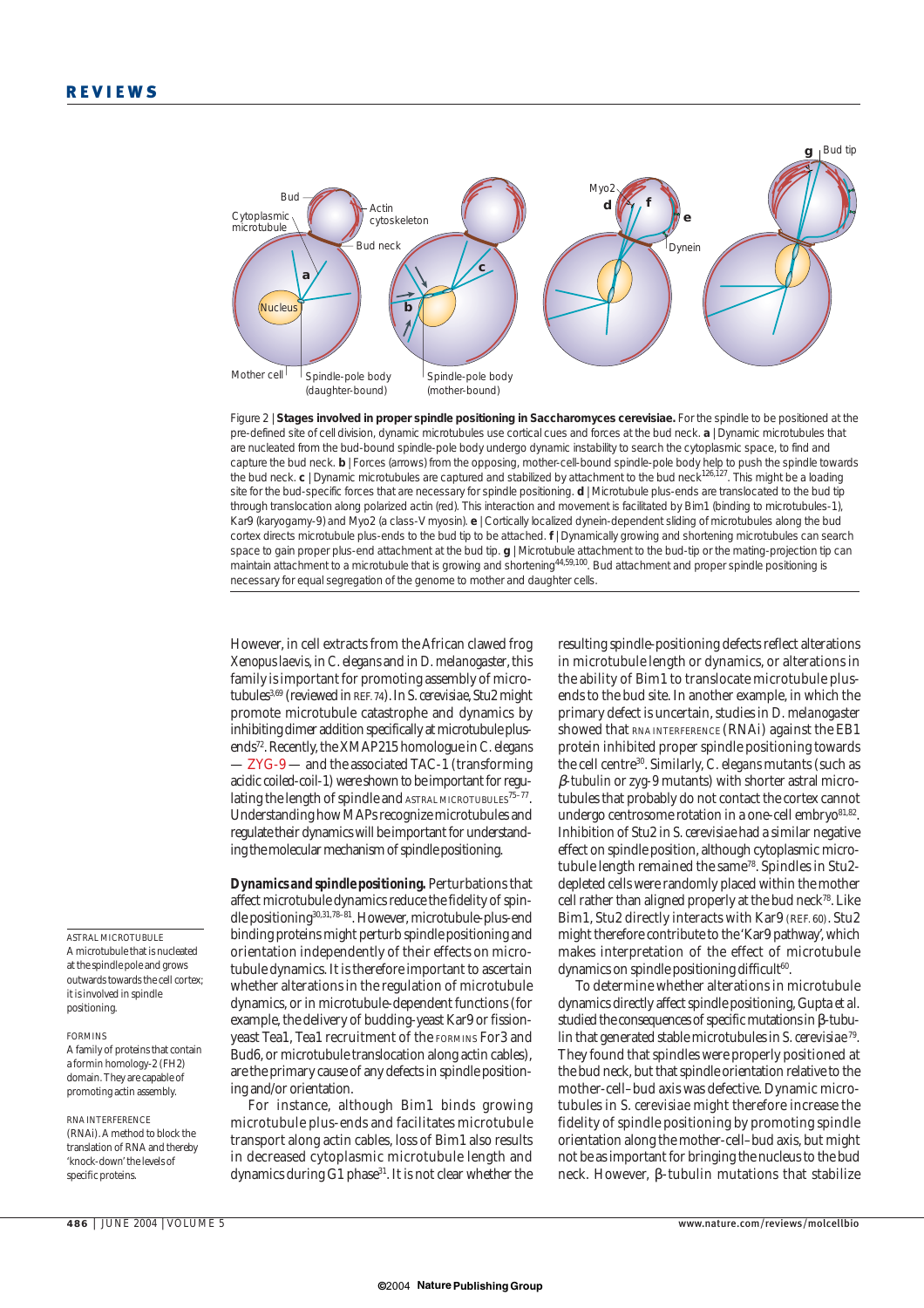

Figure 3 | **Balance of dynamic pushing and pulling forces in** *Saccharomyces cerevisiae***.** To properly position the pre-anaphase spindle at the bud neck without moving the spindle into the bud, *Saccharomyces cerevisiae* provides a balance of pushing and pulling forces (arrows). **a** | Growing and shortening microtubules in the mother cell facilitate searching of the cytoplasmic space and establish pushing forces against the cortex to orientate the spindle to the bud neck. **b** | Stable attachment at the neck could provide a stabilizing force to limit pulling forces from the bud; it could also provide a loading site for actin-based transport of microtubules and dyneindependent sliding, and/or it could maintain proper positioning at the bud neck. **c** | Minus-enddirected movement of cortically-anchored dynein provides a strong pulling force to bring the spindle to the bud neck. **d** | In a redundant pathway, microtubule plus-ends are linked through Bim1 (binding to microtubules-1) and Kar9 (karyogamy-9) to class-V myosin (Myo2) that is moving along polarized actin arrays, facilitating plus-end transport to the bud site. Additionally, transport might generate pulling forces to pull the spindle to the bud neck. **e** | Finally, end-on attachment can also generate force by maintaining attachment to both growing and shortening microtubule plus-ends.

GUANINE NUCLEOTIDE-DISSOCIATION INHIBITOR (GDI).A protein that inhibits the dissociation of GDP and therefore its replacement by GTP in a small GTPase, thereby maintaining the GTPase in an inactive state.

*N*-MYRISTOYLATION The chemical addition of the fatty acid myristate to the amino terminus of a protein, which enables that protein to become localized to a membrane

microtubules in *C. elegans* inhibit centrosome rotation even though microtubule interactions with the cortex seem to occur. This implies that alterations of microtubule dynamics might have a greater impact on spindle positioning in other organisms<sup>81</sup>. Nonetheless, these β-tubulin mutations (in *S. cerevisiae* and *C. elegans*) might affect the binding of associated proteins that are involved in spindle positioning, as well as microtubule dynamics.

*Microtubule-dependent spindle positioning in* **C. elegans.** In *C. elegans*, GOA-1 and GPA-16 — α-subunits of heterotrimeric G-proteins — are required for asymmetric spindle positioning 83,84. Moreover, a functional genomic screen for cell-division components in *C. elegans* identified two regulators of G-proteins, GPR-1 and GPR-2 (G-protein regulator-1 and -2)85. Severe spindle-positioning defects occur when these regulators are inactivated<sup>86–88</sup>. This regulation of heterotrimeric G proteins in the context of spindle positioning seems to be conserved, as the homologues of GPRs in *D. melanogaster* (Pins proteins) are also necessary for proper asymmetric cell division in neuroblasts<sup>89</sup>. GPR-1 and GPR-2 are highly identical at the sequence level (97% amino-acid identity) and function as GUANINE NUCLEOTIDE-DISSOCIATION INHIBITORS (GDIs)86,88. GOA-1 and GPA-16 contain *N*-MYRISTOYLATION sites that might tether these proteins to the cell membrane and establish the asymmetrical distribution of GPR-1/2 to the posterior cortex<sup>86</sup>. In elegant *in vivo* spindle-severing experiments, Grill *et al*.showed that the posterior spindle pole is subjected to greater pulling forces than the anterior pole $90$ . Pulling forces are abrogated when GPR-1/2 or GOA-1/GPA-16 function is disrupted by RNAi86,91. The Gα proteins and GDIs therefore promote essential signals from localized sites for generating pulling forces on the spindle<sup>91</sup>.

How are microtubule pulling forces regulated by G-proteins? One possibility is that the G-proteins regulate microtubule dynamics. Labbé *et al*. developed a new strategy to directly image microtubules at the cell surface (cortical imaging of microtubule stability)<sup>80</sup>. They found that, in wild-type cells, microtubules persist at the anterior cortex 15% longer than they do at the posterior cell surface. Inactivation of Gα proteins or of PAR proteins (PAR1, PAR2 or PAR3) using RNAi resulted in the equalization of microtubule dynamics *in vivo*<sup>80</sup>. These results provide important mechanistic clues as to how PAR proteins and  $G\alpha$  proteins generate asymmetric mechanical forces on the spindle. Differences in microtubule stability could promote an asymmetry in pulling forces if 'stable' microtubules in the anterior can resist a general pulling force at both the anterior and the posterior cortex. Pulling forces from attached and shortening microtubules (less persistent) might be antagonized in the anterior by stable microtubules (more persistent). In the posterior, more dynamic microtubules could pull the centrosome to the cortex. Polarity cues can therefore modulate microtubule-binding proteins and microtubule dynamics to facilitate spindle positioning.

### **Microtubule force generation**

The involvement of microtubules in generating intracellular forces has been the focus of much research (reviewed in REFS 2,4,5,92,93). The positioning of the spindle by microtubules will probably involve both pushing and pulling forces.

*Pushing forces.* Dynamic microtubules are important to properly sense and push the cortical landscape. Microtubule pushing forces can result in substantial bending and buckling of microtubules<sup>94,95</sup>, which, in turn, results in changes in the positioning of the spindle because of a loss of microtubule symmetry<sup>94</sup>. If the frequency of microtubule catastrophes increases, the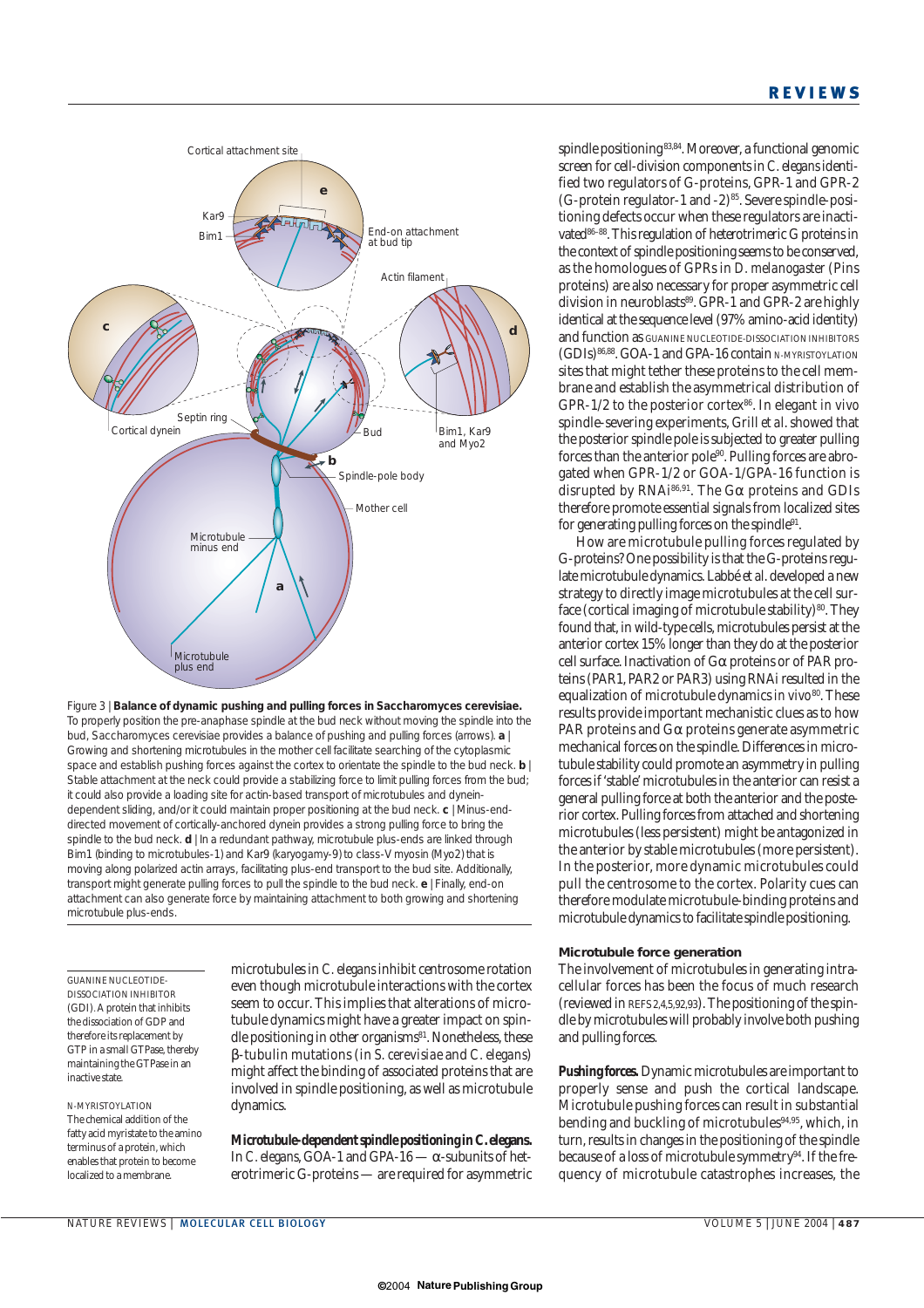number of buckling events decreases, which allows the spindle to easily reorientate to the geometrical centre of the cell<sup>96</sup>

The change in residence time of microtubule plusends at a barrier, such as the cortex, is probably due to interactions of the plus-ends with microtubule regulators that are resident at that barrier. Alternatively, catastrophe events have also been shown to be induced by compression forces at the microtubule plus-end97. It is postulated that microtubule destabilization is a result of steric inhibition of tubulin-dimer addition<sup>97</sup>. Consistent with this, *in vivo* studies indicate that cells regulate the residence time at the cortex during a pushing event before undergoing a catastrophe33,98. In *S. pombe*, microtubules undergo a catastrophe event after approximately 1.5 minutes at the cell tip $98$ . This allows for the nucleus to be pushed away from the cortex by the growing microtubule without the spindle completely translocating to the opposite end of the cell.

So, the cortical landscape, and possibly also microtubule-regulatory factors associated with it, is read by a simple microtubule-based, pushing-force-generating machine that is constantly probing the cortex and organelles within the cell. Forces that are generated by microtubule pushing against the cell cortex are dependent upon parameters of microtubule dynamics, and therefore specific perturbations of plus-end dynamics will probably have a substantial effect on microtubule pushing96,98. These experimental data, in combination with modelling evidence, indicate that the *S. pombe* system is excellent for studying the microtubule-pushing forces that control nuclear positioning<sup>98</sup>.

*Pulling forces.* The searching of intracellular space by microtubule plus-ends is facilitated by both dynamic instability and active cellular machinery to increase the fidelity of microtubule capture by the bud cortical capture site (FIG. 2). In *S. cerevisiae*, a structure at the bud neck captures microtubules and maintains attachment to microtubule plus-ends (FIG. 2c). After attachment or localization of the microtubule to the neck, at least three pathways enable microtubule plus-ends to translocate into the bud (FIG. 2d–f). First, microtubule plus-ends move along polarized actin towards the bud tip (FIG. 2d). Second, microtubules interact laterally with anchored motor proteins that are 'walking' towards microtubule minus-ends (FIG. 2e). Finally, dynamic microtubule plus-ends can penetrate the bud neck during searching (FIG. 2f).

After capture of microtubules at the bud tip, endon microtubule attachment, coupled with the force of depolymerizing microtubules, facilitates spindle movements (FIG. 2g). Although the force that is generated from growing and shortening microtubules at the bud tip is capable of moving the spindle, pushing and pulling forces might also be facilitated by microtubule motor proteins that are moving in either direction. In *S. cerevisiae*, both of these mechanisms might contribute to spindle positioning.

Dynein is anchored along the bud cortex, and its minus-end-directed activity brings the spindle towards the bud. As discussed above, dynein might contribute to the search-and-capture mechanism for microtubule end-on attachment by translocating or sliding plus-ends along the cortex to the bud tip where end-on binding sites exist (FIG. 2e,3c). Dynein sliding movements are also responsible for spindle movement to the bud neck<sup>99,100</sup>. Because dynein-generated sliding movements are a dominant force within the cell<sup>100,101</sup>, antagonistic forces must be present to balance these forces and prevent premature transport into the bud (FIG. 3).

Similar to kinetochore–microtubule interactions, cortex–microtubule interactions might not be as simple as motor proteins pulling or pushing the microtubule lattice to properly position the spindle at the bud neck. Rather, pulling forces could be generated by shortening microtubules at either the plus-ends (plus-end catastrophe) or minus-ends (flux) while a complex that is anchored at the cortex maintains attachment (BOX 2; reviewed in REF. 2). As with pushing forces, tubulin-subunit gain and loss can also be crucial to the generation of pulling forces while maintaining an end-on attachment. The attachment complex probably involves proteins that promote microtubule disassembly (such as KinI kinesins or budding-yeast Stu2) and proteins that are responsible for maintaining attachment to dynamic microtubules. Coupling microtubule-polymerizing forces with spindle translocation will only occur when microtubules contact the cortex. Knowing the microtubule residence time, or frequency with which the cortical capture site loses attachment, is essential for understanding the contribution of this interaction to the generation of pulling forces.

In addition to facilitating proper plus-end capture at the bud tip, the translocation of microtubule plus-ends by polarized actin might provide an efficient mechanism for pulling the nucleus to the bud tip in *S. cerevisiae*. Actin cables provide a mechanical network for microtubule transport and therefore for the transport of centrosomes or spindle poles102. Microtubules direct the spindle towards and through the bud neck during anaphase in *S. cerevisiae*. Growing microtubule plus-ends are decorated with Bim1, which interacts with the class-V myosin Myo2 through Kar9 (REFS 56,57,60,83). Myo2 then transports (pulls) microtubules towards growth sites along the polarized actin cables102.On microtubule depolymerization at the bud tip, Bim1 is released. This cycle of Bim1 release, re-binding and Myo2-dependent translocation might be repeated to pull the microtubule and attached spindle, via actin cables, towards the bud.

# *Localization of anchors: lateral vs end-on attachments.* For microtubule-based motors to facilitate spindle orientation, they must be able to generate force relative to

an attachment site: simple translocation along the microtubule would not result in the net displacement of the spindle. This realization launched the quest to identify binding sites at the cell cortex that might anchor specific motor proteins. One of the first mutants that was found to be defective in nuclear migration in *S. cerevisiae* was called *num1* (nuclear migration 1). Num1 is an immobile cortical protein<sup>103</sup>. It contains a number of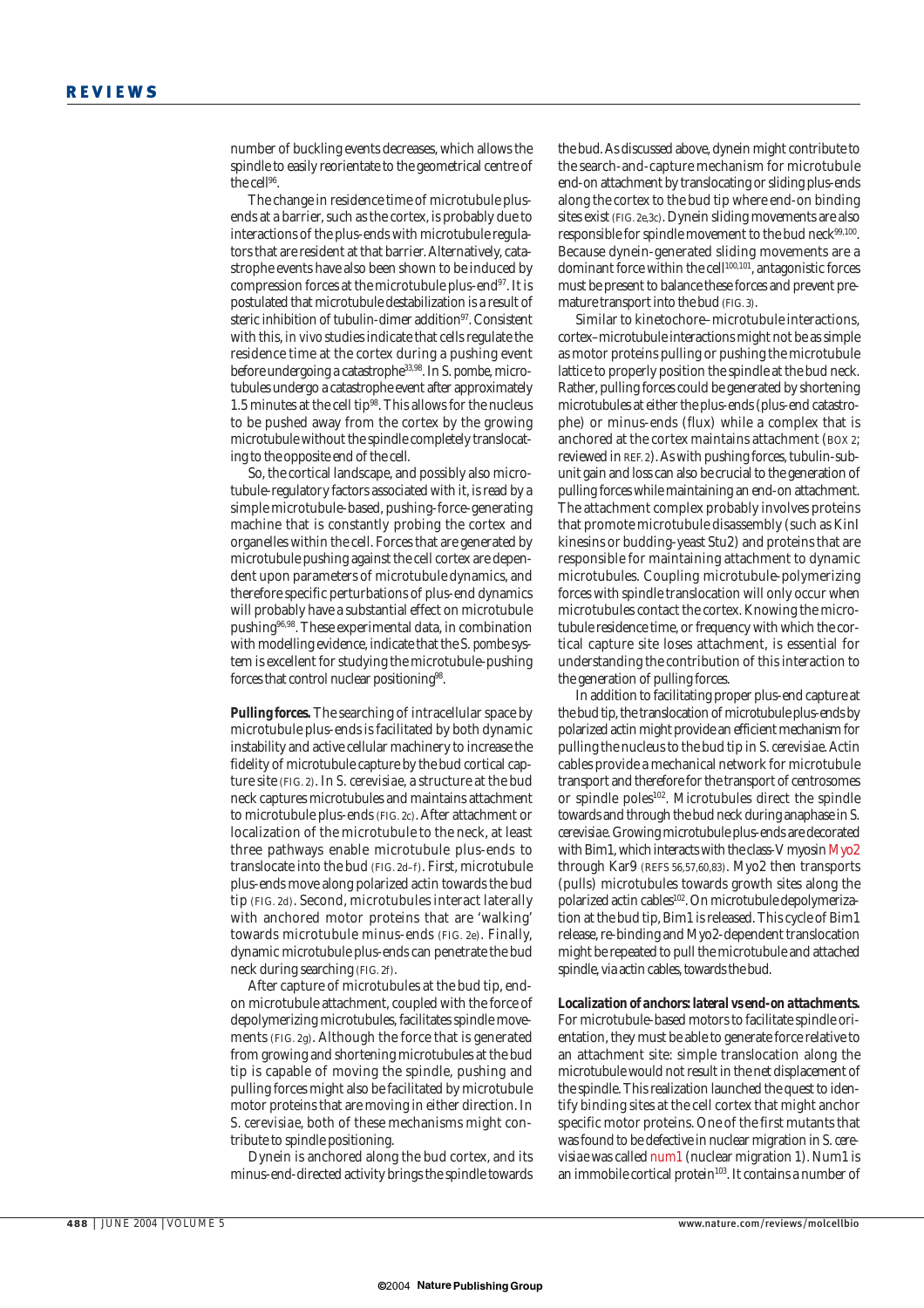

Figure 4 | **Organelle positioning by microtubule pushing and pulling forces. a** | An aster or spindle displaying dynamic instability within a constrained symmetrical space is able to generate equal pushing forces from all directions to facilitate 'centring' of an organelle (yellow) to the middle of the sphere94. **b** | By asymmetrically stabilizing microtubule dynamics (the brown area represents a microtubule-stabilizing region) the aster can be positioned away from the centre, finding a balance in pushing forces. **c** | Placing the aster in a chamber produces physical constraints that can also result in the displacement or movement of the aster<sup>96</sup>. The series of panels describes the movement of an aster that is nucleating dynamic microtubules, pushing itself through a chamber containing geometric constraints. Similar *in vivo* constraints are created by the bud neck of *Saccharomyces cerevisiae*. **d** | Proper aster position can also be created by a balance of both pulling and pushing forces (double-headed arrows). The middle microtubule maintains a dynamic attachment to the cortex, while surrounding microtubules provide a pushing force to keep the spindle from becoming juxtaposed to the cortex. The brown line represents a marker by which the position of the spindle in space can be defined.

tandem repeats of a 64-amino-acid polypeptide, a potential Ca<sup>2+</sup>-binding site and a PLECKSTRIN-HOMOLOGY DOMAIN103, and it binds an intermediate chain in the dynein complex104. Dynein, anchored to the bud cortex through Num1, facilitates sliding movements along the cortex to the bud tip<sup>105</sup>.

Lateral microtubule interactions seem to be analogous to the rapid transport of kinetochores to the spindle pole that occurs during early mitosis (prophase) in mammalian cells<sup>106,107</sup>. Here, after rapid lateral transport, kinetochores attain 'end-on' attachment to microtubule fibres to produce the forces that are necessary for chromosome congression to the METAPHASE PLATE and subsequent anaphase onset. Interactions of motor proteins with the lattice of microtubules in polarity and chromosome movement might function to position microtubule plus-ends so that end-on attachments can generate the 'strong' forces that are necessary for movement. Different plus-end-translocation methods contribute to searching and translocation of the spindle to the bud neck. It remains to be determined how these 'translocation' forces relate to forces generated by plusend attachment to the bud site (FIG. 3).

*Geometrical shape — reading the landscape.* How an organelle, such as the nucleus, migrates to a specific location within the cell is dependent on how that organelle senses and then responds to its surroundings. Although the deposition of polarity determinants is one mechanism for spindle orientation, the sensing processes are ultimately constrained by cellular geometry. In fact, a possible function of PAR3 in *C. elegans* might be to decrease geometrical constraints within the embryo that interfere with polarity establishment and microtubule-based processes<sup>108</sup>.

Positioning an organelle in the centre of a spherical space is easily accomplished by pushing with equal efficiency from all directions on the surrounding surface (FIG. 4a). In the case of most biological systems, however, the landscape or intracellular space is not a sphere, but rather a shape that generates spatial limitations to how the nucleus can be positioned $94$ (FIG. 4c). Steric hindrance of nuclear position is one mechanism of geometry-limited positioning. Microtubule pushing and pulling forces within a geometrically constrained environment become limited and/or directed by the surrounding environment (FIG. 4c). For example, a microtubule-cortical force that is pushing in all directions within a symmetrical 'cell' will position the spindle/aster in the middle of the cell94 (FIG. 4a). If constraints such as the presence of a bud neck are placed within the cellular landscape, positioning by simple outward or pushing forces will no longer place spindles at the geometrical centre (FIG. 4c).

*Balance of forces.*A single, unregulated pulling or pushing force will obviously place the spindle at an extreme position within the cell, unless the force is regulated or counteracting forces contribute to placing the spindle at a defined region. In the case of spindle positioning in *S. cerevisiae*, there are pulling forces into the bud and 'away-from-bud' signals that keep the spindle from passing into the bud before anaphase (FIG. 3). Likewise,

### PLECKSTRIN-HOMOLOGY DOMAIN

A protein domain that is typically made up of 100 aminoacid residues, and is found in many proteins that are involved in intracellular signalling. Named after pleckstrin, the main substrate of protein kinase C in platelets.

METAPHASE PLATE During mitosis, chromosomes align at an equatorial plane between the two spindle poles, which is defined as the metaphase plate.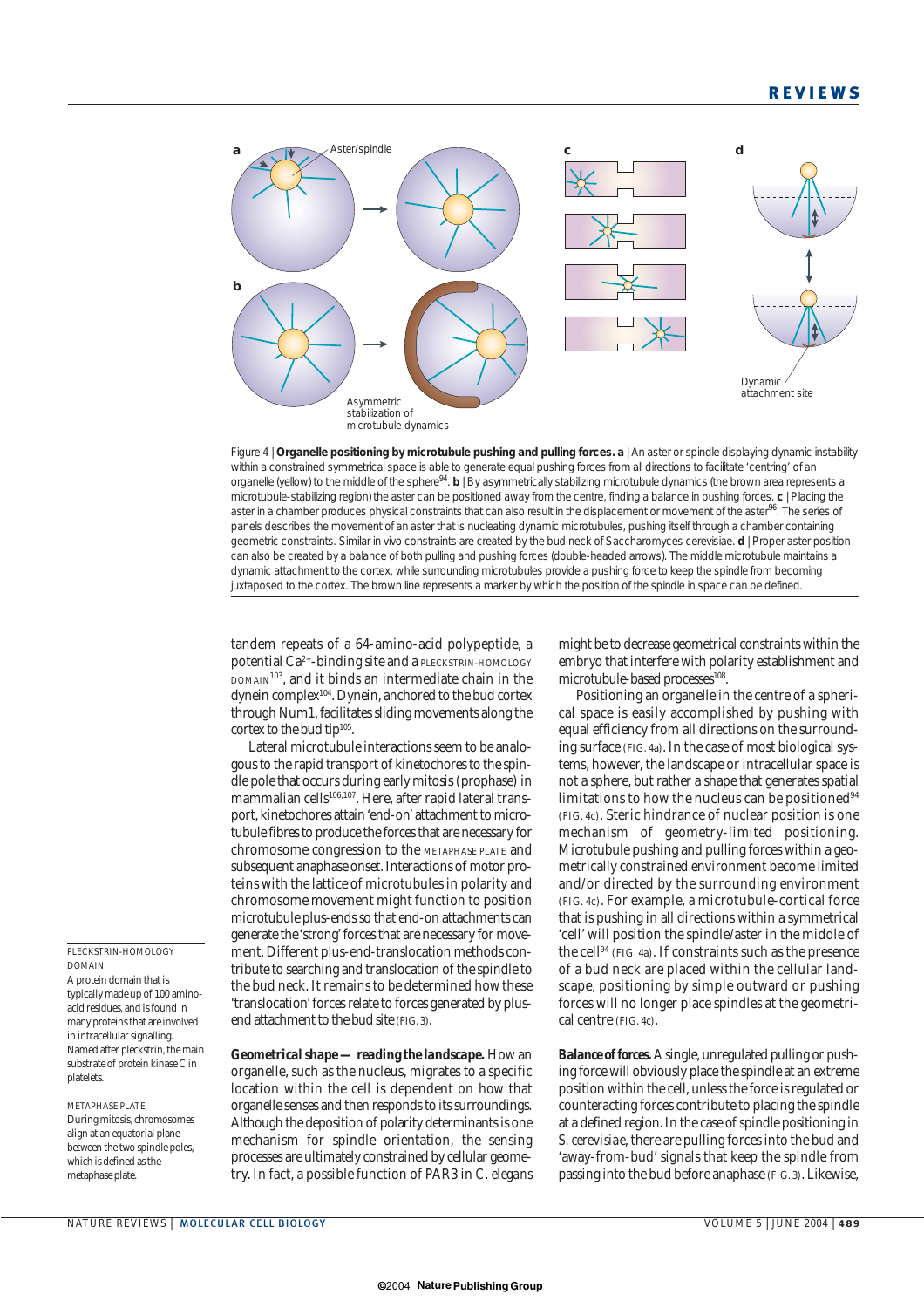*C. elegans* might generate stable placement of the anterior spindle pole by balancing pulling and pushing forces from the mitotic spindle80,90,91. It is likely that, for most systems, a balance of force is required to properly position the spindle.

Both transient and stable interactions of microtubule plus-ends with the cortex can generate forces that are required for proper spindle positioning. As is the case for kinetochore–microtubule interactions, pulling forces are generally counteracted by an opposing force to accurately position chromosomes at the metaphase plate<sup>109</sup>. One such example with regard to spindle positioning would be a defined pulling force within a specific region of the cell (FIG. 4d). Pushing forces generated in the proximity of the pulling force could produce an antagonistic outward force, thereby balancing the outward and inward forces to place the spindle at a specific location (reviewed in REF. 15). Pushing and pulling forces can also be spatially regulated by maintaining regions of different microtubule dynamic parameters (FIG. 4b). These regions might be defined by physical constraints (such as the cell wall) or by differential localization of proteins (such as MAPs). This would create asymmetry in spindle positioning. Unlike microtubule–kinetochore interactions, microtubule interactions with the cortex seem to be more transient (1.5 minutes in *S. pombe*<sup>98</sup>; 3 minutes in *S. cerevisiae* 44,110). These dynamic parameters might allow for effective probing and pushing of the cortical landscape.

### **Spindle-positioning checkpoint**

The ability of a cell to track the temporal and spatial fidelity of key events during progression through the cell cycle is essential for its survival. Monitoring the position of the spindle is no exception. However, unlike damaged DNA, or unattached chromosomes, the actual event that is monitored by the spindle-positioning checkpoint is unknown. Yeh *et al*. found that, in cells that lack one of the key minus-end-directed motor proteins, dynein, the elongation of the anaphase spindle proceeded entirely within the mother cell<sup>43</sup>. The cells waited for up to three hours until the anaphase spindle migrated into the bud before progressing to mitotic exit and cytokinesis. On the basis of these findings, the authors suggested that cells monitor the position of the mitotic spindle and can delay cytokinesis until the both daughter and mother cells contain a complement of genomic DNA<sup>43</sup>. Subsequently, several mutants with defective spindle orientation have been found that delay cell-cycle progression (mitotic exit) until DNA is properly deposited into the future mother and daughter cells (reviewed in REFS 111,112). The signalling cascade that is responsible for initiating mitotic exit, dubbed the MITOTIC EXIT NETWORK (MEN), leads to the destruction of mitotic cyclin–CDK complexes only when the spindle-positioning checkpoint is satisfied (reviewed in REF. 112).

Microtubules themselves might be monitored. During early mitosis in *S. cerevisiae*, with the nucleus residing in the mother cell, astral microtubules traverse, and interact with, the bud neck (FIG. 2c–g). On spindle elongation in anaphase, spatial constraints limit astralmicrotubule interactions with bud-neck proteins. The astral microtubules no longer contact the bud neck, and this possibly allows mitotic exit. Adames *et al*. have suggested that contact of astral microtubules with the budneck cortex suffices to restrain mitotic exit<sup>113</sup>.

Alternatively, the spindle-pole body might deliver specific components to sites in the bud (monitoring by compartmentalization). Several components of the MEN are assembled at the spindle-pole bodies in discrete steps, in a manner that is dependent on spindle position and cell-cycle stage<sup>114-116</sup>. While the spindle resides in the mother cell, capture of MEN proteins at the spindle-pole body functions to sequester this regulatory complex from proteins in the bud. Upon spindle elongation, the spindle-pole body enters the bud, breaching the spatial separation. Contact of the buddirected spindle-pole body, which bears the GTPase Tem1, with proteins in the bud cortex (such as Lte1) could trigger MEN activation during anaphase<sup>114,117</sup>. This hypothesis provides a mechanistic explanation for how the specific geometry of *S. cerevisiae* is exploited to activate a signal-transduction cascade that is required for mitotic exit.

A third idea is that Tem1 or another MEN component responds to forces or tension on the spindle-pole body as the mitotic spindle changes position during mitosis. Incorrectly positioned spindles, when re-positioned along the mother-cell–bud axis, accumulate Tem1 on the spindle-pole body that enters the daughter cell115,118. Pereira *et al*. suggest that contact between astral microtubules and the cell cortex gives rise to asymmetry in the GAP Bfa1–Bub2 complex as the spindle aligns along the mother-cell-bud axis<sup>115,119</sup>. This microtubulemediated contact might also result in force or tension that pulls the spindle-pole body towards the bud neck.

### **Conclusions and perspectives**

Spindle positioning and orientation is a highly regulated process that involves the coordination of cellular-polarity establishment, asymmetric protein deposition and forces generated by dynamic microtubules. A full appreciation of spindle positioning will require researchers to integrate signalling cascades, the dynamics of the cytoskeleton (actin and microtubules), the biophysical properties of these molecules and the spatial constraints that are defined by simple geometries.

Increasingly, cell biologists are using biophysical approaches to examine the dynamic properties of various elements *in vivo*, how intracellular forces are generated and how this translates into the highly ordered processes on which development and cell division rely. Although microtubules provide the basic machinery, the molecules that regulate their dynamics are bountiful and the mechanisms varied. Analysis of spindle orientation and positioning in model organisms such as *S. cerevisiae*, *S. pombe* and *C. elegans*shows that microtubule ends are decorated with a constellation of proteins, including motors, microtubule-binding proteins and linkers. So microtubule plusends themselves are differentiated, which provides the first step in transmitting spatial information.

MITOTIC EXIT NETWORK (MEN). A signalling cascade that regulates the timing of spindle disassembly and cytokinesis.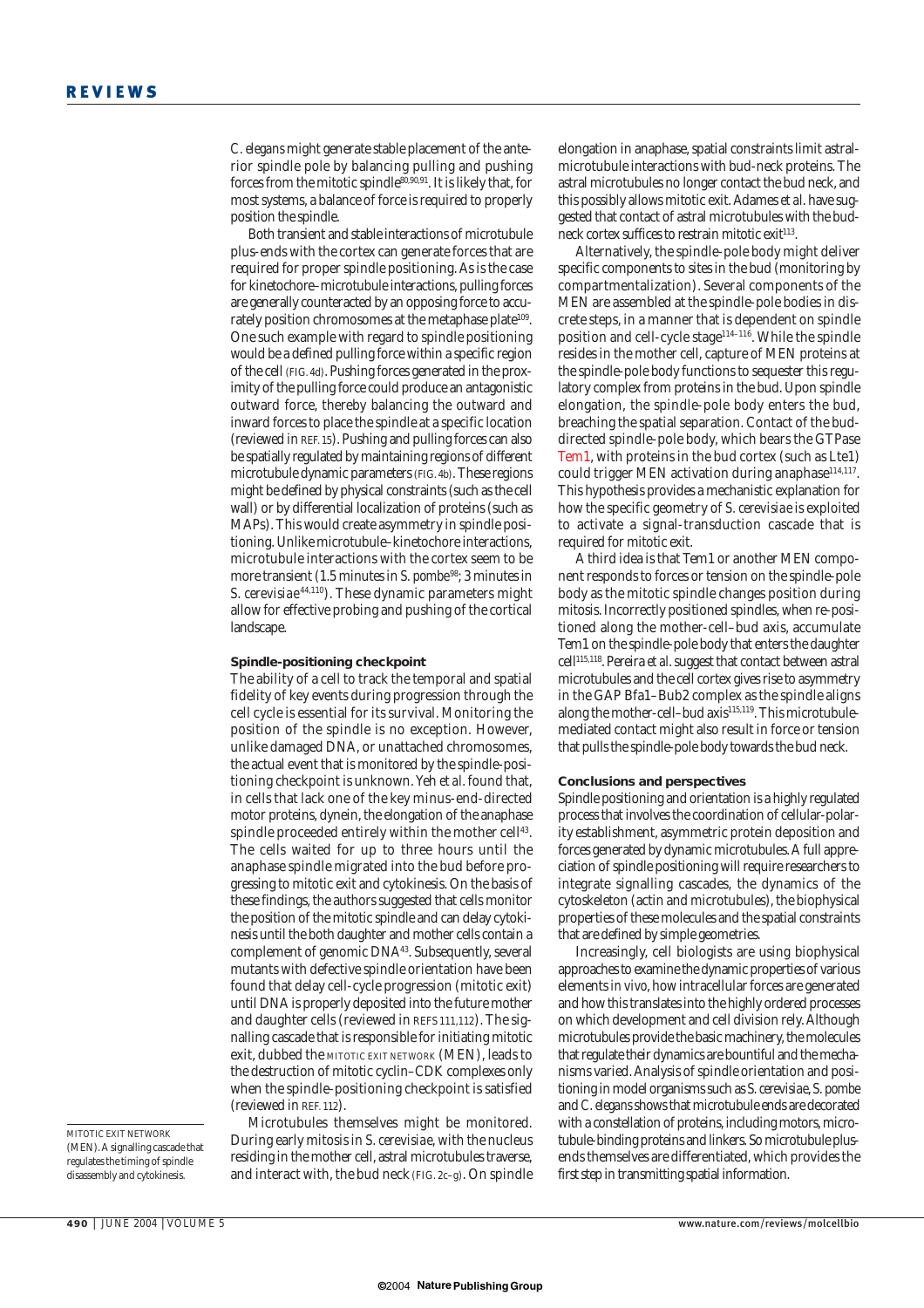- 1. Horvitz, H. R. & Herskowitz, I. Mechanisms of asymmetric cell division: two Bs or not two Bs, that is the question. *Cell* **68**, 237–255 (1992).
- 2. Inoue, S. & Salmon, E. D. Force generation by microtubule assembly/disassembly in mitosis and related movements. *Mol. Biol. Cell* **6**, 1619–1640 (1995).
- 3. Carvalho, P., Tirnauer, J. S. & Pellman, D. Surfing on microtubule ends. *Trends Cell Biol.* **13**, 229–237 (2003). 4. Desai, A., Mitchison, T. J. Microtubule polymerization
- dynamics. *Annu. Rev. Cell Dev. Biol.* **13**, 83–117 (1997).
- 5. Howard, J. & Hyman, A. A. Dynamics and mechanics of the microtubule plus end. *Nature* **422**, 753–758 (2003). 6. Holy, T. E. & Leibler, S. Dynamic instability of microtubules as
- an efficient way to search in space. *Proc. Natl Acad. Sci. USA* **91**, 5682–5685 (1994). 7. Sagot, I., Rodal, A. A., Moseley, J., Goode, B. L. & Pellman, D.
- An actin nucleation mechanism mediated by Bni1 and profilin. *Nature Cell Biol.* **4**, 626–631 (2002). 8. Pruyne, D. *et al.* Role of formins in actin assembly: nucleation
- and barbed-end association. *Science* **297**, 612–615 (2002).
- 9. Severson, A. F., Baillie, D. L. & Bowerman, B. A formin homology protein and a profilin are required for cytokinesis and Arp2/3-independent assembly of cortical microfilaments in *C. elegans*. *Curr. Biol.* **12**, 2066–2075 (2002).
- 10. Peng, J., Wallar, B. J., Flanders, A., Swiatek, P. J. & Alberts, A. S. Disruption of the Diaphanous-related formin *Drf1* gene encoding mDia1 reveals a role for Drf3 as an effector for Cdc42. *Curr. Biol.* **13**, 534–545 (2003).
- 11. Palazzo, A. F. *et al.* Cdc42, dynein, and dynactin regulate MTOC reorientation independent of Rho-regulated microtubule stabilization. *Curr. Biol.* **11**, 1536–1541  $(2001)$
- 12. Etienne-Manneville, S. & Hall, A. Integrin-mediated activation of Cdc42 controls cell polarity in migrating astrocytes through PKCζ. *Cell* **106**, 489–498 (2001).
- 13. Garrard, S. M. *et al.* Structure of Cdc42 in a complex with the GTPase-binding domain of the cell polarity protein, Par6. *EMBO J.* **22**, 1125–1133 (2003).
- 14. Ahringer, J. Control of cell polarity and mitotic spindle positioning in animal cells. *Curr. Opin. Cell Biol.* **15**, 73–81 .<br>(2003)
- 15. Gonczy, P. Mechanisms of spindle positioning: focus on flies and worms. *Trends Cell Biol.* **12**, 332–339 (2002). 16. O'Connell, K. F., Maxwell, K. N. & White, J. G. The *spd-2* gene
- is required for polarization of the anteroposterior axis and formation of the sperm asters in the *Caenorhabditis elegans* zygote. *Dev. Biol.* **222**, 55–70 (2000).
- 17. Wallenfang, M. R. & Seydoux, G. Polarization of the anterior–posterior axis of *C. elegans* is a microtubule-directed process. *Nature* **408**, 89–92 (2000). **Shows that microtubule-organizing centres provided by the sperm nucleus establish the anterior–posterior axis in** *C. elegans***.**
- 18. Goldstein, B. & Hird, S. N. Specification of the anteroposterior axis in *Caenorhabditis elegans*. *Development* **122**, 1467–1474  $(1996)$
- 19. Gomes, J. E. *et al.* The maternal gene *spn-4* encodes a predicted RRM protein required for mitotic spindle orientation and cell fate patterning in early *C. elegans* embryos.
- *Development* **128**, 4301–4314 (2001). 20. Maddox, P. *et al.* Microtubule dynamics from mating through the first zygotic division in the budding yeast *Saccharomyces cerevisiae*. *J. Cell Biol.* **144**, 977–987 (1999).
- Byers, B. & Goetsch, L. Duplication of spindle plaques and integration of the yeast cell cycle. *Cold Spring Harb. Symp. Quant. Biol.* **38**, 123–131 (1974).
- 22. Byers, B. in *The Molecular Biology of the Yeast Saccharomyces: Life Cycle and Inheritance* (eds Strathern, J. N., Jones, E. W. & Broach, J. R) 59–96
- (Cold Spring Harbor Laboratory, New York, 1981). 23. Rappleye, C. A., Tagawa, A., Lyczak, R., Bowerman, B. & Aroian, R. V. The anaphase-promoting complex and separin are required for embryonic anterior–posterior axis formation. *Dev. Cell* **2**, 195–206 (2002).
- 24. Sadler, P. L. & Shakes, D. C. Anucleate *Caenorhabditis elegans* sperm can crawl, fertilize oocytes and direct anterior–posterior polarization of the 1-cell embryo. *Development* **127**, 355–366 (2000).
- 25. Cuenca, A. A., Schetter, A., Aceto, D., Kemphues, K. & Seydoux, G. Polarization of the *C. elegans* zygote proceeds via distinct establishment and maintenance phases. *Development* **130**, 1255–1265 (2003).
- 26. Behrens, R. & Nurse, P. Roles of fission yeast tea1p in the localization of polarity factors and in organizing the microtubular cytoskeleton. *J. Cell Biol.* **157**, 783–793 (2002).
- 27. Browning, H., Hackney, D. D. & Nurse, P. Targeted movement of cell end factors in fission yeast. *Nature Cell Biol.* **5**, 812–818 (2003).
- 28. Mata, J. & Nurse, P. *tea1* and the microtubular cytoskeleton are important for generating global spatial order within the

fission yeast cell. *Cell* **89**, 939–949 (1997). **This paper identified the first** *tea* **mutant,** *tea1***. The Tea1 protein is required to restrict cell growth to the cylindrical ends of** *S***.** *pombe***.**

- 29. Browning, H. *et al.* Tea2p is a kinesin-like protein required to generate polarized growth in fission yeast. *J. Cell Biol.* **151**, 15–28 (2000).
- 30. Rogers, S. L., Rogers, G. C., Sharp, D. J. & Vale, R. D. *Drosophila* EB1 is important for proper assembly, dynamics, and positioning of the mitotic spindle. *J. Cell Biol.* **158**,
- 873–884 (2002). 31. Tirnauer, J. S., O'Toole, E. O., Berrueta, L., Bierer, B. E. & Pellman, D. Yeast Bim1p promotes the G1-specific dynamics of microtubules. *J. Cell Biol.* **145**, 993–1007 (1999).
- Beinhauer, J. D., Hagan, I. M., Hegemann, J. H. & Fleig, U. Mal3, the fission yeast homologue of the human APCinteracting protein EB-1 is required for microtubule integrity and the maintenance of cell form. *J. Cell Biol.* **139**, 717–728 (1997).
- 33. Brunner, D. & Nurse, P. CLIP170-like tip1p spatially organizes microtubular dynamics in fission yeast. *Cell* **102**, 695–704 (2000).
- 34. Snaith, H. A. & Sawin, K. E. Fission yeast mod5p regulates polarized growth through anchoring of tea1p at cell tips. *Nature* **423**, 647–651 (2003).
- 35. Glynn, J. M., Lustig, R. J., Berlin, A. & Chang, F. Role of bud6p and tea1p in the interaction between actin and microtubules for the establishment of cell polarity in fission yeast. *Curr. Biol.* **11**, 836–845 (2001).

**Shows that the microtubule plus-end-binding protein Tea1 interacts with Bud6 (an actin-associated factor). These results provide evidence of a direct mechanistic interaction between the actin and microtubule cytoskeletons.**

- 36. Kochanski, R. S. & Borisy, G. G. Mode of centriole duplication
- and distribution. *J. Cell Biol.* **110**, 1599–1605 (1990). 37. Piel, M., Meyer, P., Khodjakov, A., Rieder, C. L. & Bornens, M. The respective contributions of the mother and daughter centrioles to centrosome activity and behavior in vertebrate cells. *J. Cell Biol.* **149**, 317–330 (2000).
- 38. Augustin, A. *et al.* PARP-3 localizes preferentially to the daughter centriole and interferes with the G1/S cell cycle progression. *J. Cell Sci.* **116**, 1551–1562 (2003).
- 39. Kirkham, M., Muller-Reichert, T., Oegema, K., Grill, S. & Hyman, A. A. SAS-4 is a *C. elegans* centriolar protein that controls centrosome size. *Cell* **112**, 575–587  $(2003)$
- 40. Leidel, S. & Gonczy, P. SAS-4 is essential for centrosome duplication in *C. elegans* and is recruited to daughter centrioles once per cell cycle. *Dev. Cell* **4**, 431–439 (2003).
- 41. Pereira, G., Tanaka, T. U., Nasmyth, K. & Schiebel, E. Modes of spindle pole body inheritance and segregation of the Bfa1p–Bub2p checkpoint protein complex. *EMBO J.* **20**, 6359–6370 (2001).
- 42. Yoder, T. J. Pearson, C. G. Bloom, K. & Davis, T. N. The *Saccharomyces cerevisiae* spindle pole body is a dynamic
- structure. *Mol. Biol. Cell* **14**, 3494–3505 (2003). 43. Yeh, E., Skibbens, R. V., Cheng, J. W., Salmon, E. D. & Bloom, K. Spindle dynamics and cell cycle regulation of dynein in the budding yeast, *Saccharomyces cerevisiae*. *J. Cell Biol.* **130**, 687–700 (1995).

**The first live-cell, differential-interference contrastmicroscopy study of yeast mitosis. Shows that the microtubule-based motor dynein is essential for nuclear migration. Also shows that there are mechanisms by which cells prevent cytokinesis until genome**

- **partitioning is complete.** 44. Shaw, S. L., Yeh, E., Maddox, P., Salmon, E. D. & Bloom, K. Astral microtubule dynamics in yeast: a microtubule-based searching mechanism for spindle orientation and nuclear migration into the bud. *J. Cell Biol.* **139**, 985–994 (1997).
- 45. Segal, M. *et al.* Coordinated spindle assembly and orientation requires Clb5p-dependent kinase in budding yeast. *J. Cell Biol.* **148**, 441–452 (2000).
- 46. Bienz, M. Spindles cotton on to junctions, APC and EB1. *Nature Cell Biol.* **3**, E67–E68 (2001).
- 47. Zumbrunn, J., Kinoshita, K., Hyman, A. A. & Nathke, I. S. Binding of the adenomatous polyposis coli protein to microtubules increases microtubule stability and is regulated by GSK3β phosphorylation. *Curr. Biol.* **11**, 44–49 (2001). **Shows that the adenomatous polyposis coli (APC) protein binds and stabilizes microtubule plus-ends.**
- 48. Etienne-Manneville, S. & Hall, A. Cdc42 regulates GSK-3β and adenomatous polyposis coli to control cell polarity. *Nature* **421**, 753–756 (2003).

**Identification of the downstream effectors of CDC42 that bring about cell polarity. Shows that CDC42-dependent phosphorylation of GSK3**β **promotes the interaction of microtubule plus-ends with the APC protein.**

Liakopoulos, D., Kusch, J., Grava, S., Vogel, J. & Barral, Y. Asymmetric loading of Kar9 onto spindle poles and microtubules ensures proper spindle alignment. *Cell* **112**, 561–574 (2003).

#### **Shows that the asymmetric localization of Kar9 to the spindle pole that is destined for the bud in** *S. cerevisiae* **is regulated by cyclin–Cdk.**

- 50. Schuyler, S. C. & Pellman, D. Microtubule 'plus-end-tracking proteins': the end is just the beginning. *Cell* **105**, 421–424  $(2001)$
- 51. Duncan, J. E. & Warrior, R. The cytoplasmic dynein and kinesin motors have interdependent roles in patterning the *Drosophila* oocyte. *Curr. Biol.* **12**, 1982–1991 (2002).
- 52. Brendza, R. P., Serbus, L. R., Saxton, W. M. & Duffy, J. B. Posterior localization of dynein and dorsal–ventral axis formation depend on kinesin in *Drosophila* oocytes. *Curr. Biol.* **12**, 1541–1545 (2002).
- 53. Sheeman, B. *et al.* Determinants of *S. cerevisiae* dynein localization and activation: implications for the mechanism of spindle positioning. *Curr. Biol.* **13**, 364–372 (2003). **Shows that cytoplasmic dynein is required for the fidelity of spindle positioning in yeast. The authors demonstrate that dynein is delivered to the cell cortex**
- **on the plus-ends of polymerized microtubules.**<br>54. Vaughan, P. S., Miura, P., Henderson, M., Byrne, B. & Vaughan, K. T. A role for regulated binding of p150<sup>Glued</sup> to microtubule plus ends in organelle transport. *J. Cell Biol.* **158**, 305–319 (2002).
- 55. Maekawa, H., Usui, T., Knop, M. & Schiebel, E. Yeast Cdk1 translocates to the plus end of cytoplasmic microtubules to regulate bud cortex interactions. *EMBO J.* **22**, 438–449 (2003).
- 56. Lee, L. *et al.* Positioning of the mitotic spindle by a corticalmicrotubule capture mechanism. *Science* **287**, 2260–2262 (2000).
- 57. Korinek, W. S., Copeland, M. J., Chaudhuri, A. & Chant, J. Molecular linkage underlying microtubule orientation toward cortical sites in yeast. *Science* **287**, 2257–2259 (2000).
- 58. Meluh, P. B. & Rose, M. D. *KAR3*, a kinesin-related gene required for yeast nuclear fusion. *Cell* **60**, 1029–1041 (1990).
- 59. Maddox, P. S., Stemple, J. K., Satterwhite, L., Salmon, E. D. & Bloom, K. The minus end-directed motor Kar3 is required for coupling dynamic microtubule plus ends to the cortical shmoo
- tip in budding yeast. *Curr. Biol.* **13**, 1423–1428 (2003). 60. Miller, R. K., Cheng, S. C. & Rose, M. D. Bim1p/Yeb1p mediates the Kar9p-dependent cortical attachment of cytoplasmic microtubules. *Mol. Biol. Cell* **11**, 2949–2959 (2000).
- Yin, H., Pruyne, D., Huffaker, T. C. & Bretscher, A. Myosin V orientates the mitotic spindle in yeast. *Nature* **406**, 1013–1015 (2000)**.**

### **Showed that class-V myosin links the actin cytoskeleton to the microtubule cytoskeleton via Kar9 for spindle positioning.**

- 62. Tirnauer, J. S., Canman, J. C., Salmon, E. D. & Mitchison, T. J. EB1 targets to kinetochores with attached, polymerizing
- microtubules. *Mol. Biol. Cell* **13**, 4308–4316 (2002). 63. Endow, S. A. *et al.* Yeast Kar3 is a minus-end microtubule motor protein that destabilizes microtubules preferentially at the minus ends. *EMBO J.* **13**, 2708–2713 (1994).
- 64. Lombillo, V. A., Stewart, R. J. & McIntosh, J. R. Minus-enddirected motion of kinesin-coated microspheres driven by microtubule depolymerization. *Nature* **373**, 161–164 (1995).
- 65. Hunter, A. W. *et al.* The kinesin-related protein MCAK is a microtubule depolymerase that forms an ATP-hydrolyzing complex at microtubule ends. *Mol. Cell* **11**, 445–457 (2003).
- 66. Desai, A., Verma, S., Mitchison, T. J. & Walczak, C. E. KinI kinesins are microtubule-destabilizing enzymes. *Cell* **96**, 69–78 (1999).
- 67. Cassimeris, L. The oncoprotein 18/stathmin family of microtubule destabilizers. *Curr. Opin. Cell Biol.* **14**, 18–24  $(2002)$
- 68. Gard, D. L. & Kirschner, M. W. A microtubule-associated protein from *Xenopus* eggs that specifically promote assembly at the plus-end. *J. Cell Biol.* **105**, 2203–2215 (1987).
- 69. Vasquez, R. J., Gard, D. L. & Cassimeris, L. XMAP from *Xenopus* eggs promotes rapid plus end assembly of microtubules and rapid microtubule polymer turnover. *J. Cell Biol.* **127**, 985–993 (1994).
- 70. Popov, A. V. *et al.* XMAP215 regulates microtubule dynamics through two distinct domains. *EMBO J.* **20**, 397–410 (2001).
- 71. Shirasu-Hiza, M., Coughlin, P. & Mitchison, T. Identification of XMAP215 as a microtubule-destabilizing factor in *Xenopus* egg extract by biochemical purification. *J. Cell Biol.* **161**, 349–358 (2003).
- 72. van Breugal, M., Drechsel, D. & Hyman, A. Stu2p, the budding yeast member of the conserved Dis1/XMAP215 family of microtubule-associated proteins is a plus end-binding microtubule destabilizer. *J. Cell Biol.* **161**, 359–369 (2003).
- 73. Severin, F., Habermann, B., Huffaker, T. & Hyman, T. Stu2 promotes mitotic spindle elongation in anaphase. *J. Cell Biol.* **153**, 435–442 (2001).
- 74. Kinoshita, K., Habermann, B. & Hyman, A. A. XMAP215: a key component of the dynamic microtubule cytoskeleton. *Trends Cell Biol.* **12**, 267–273 (2002).